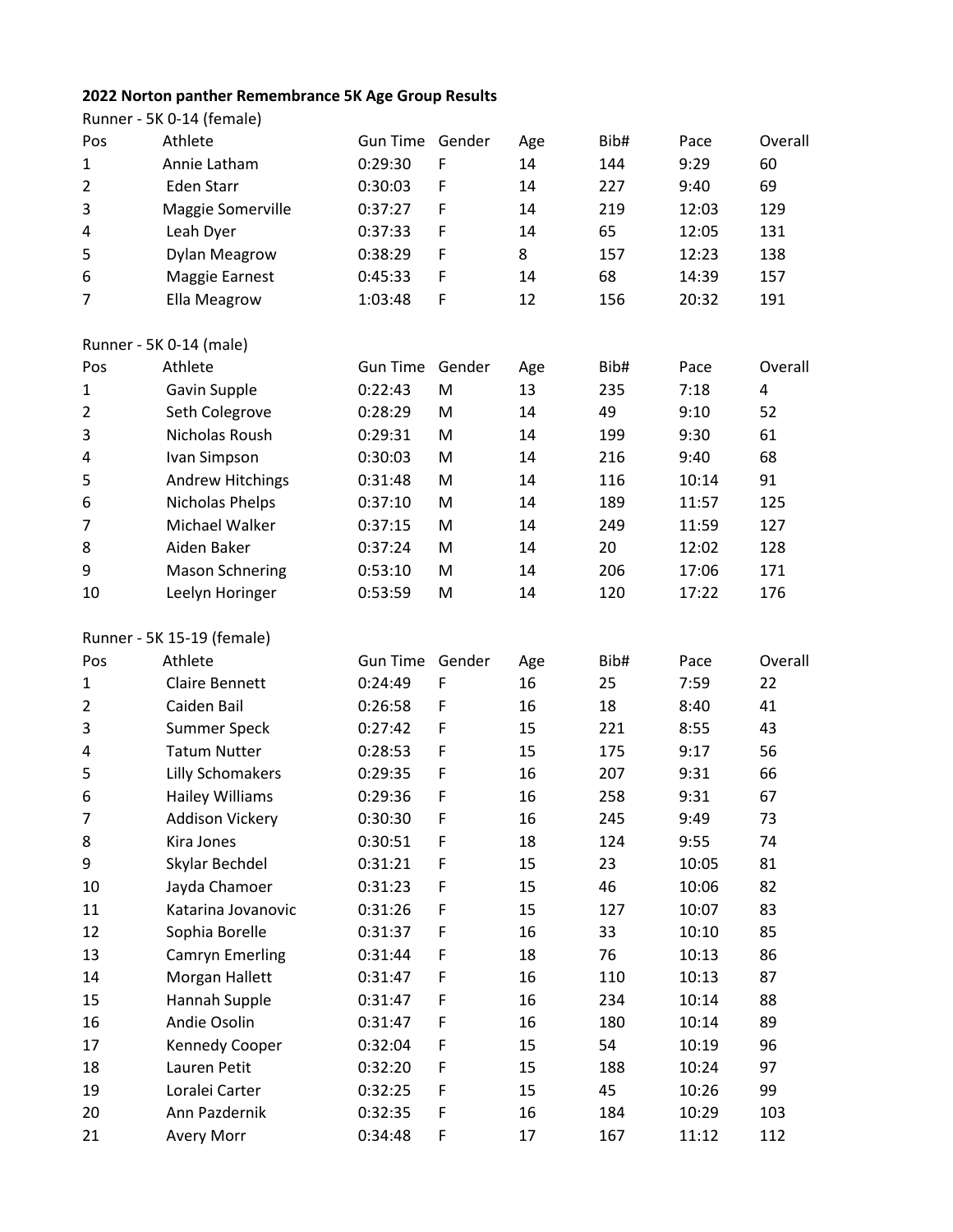| 22           | <b>Ella Easterling</b>   | 0:34:53         | F           | 16  | 70   | 11:13 | 113     |
|--------------|--------------------------|-----------------|-------------|-----|------|-------|---------|
| 23           | Elizabeth Pratt          | 0:35:03         | F           | 15  | 192  | 11:16 | 116     |
| 24           | Ashley Schreiber         | 0:35:27         | F           | 16  | 208  | 11:24 | 119     |
| 25           | Liv Farrell              | 0:36:00         | F           | 15  | 79   | 11:35 | 121     |
| 26           | Kenzie Tatka             | 0:36:02         | F           | 15  | 237  | 11:35 | 122     |
| 27           | <b>Mallory Bird</b>      | 0:36:42         | F           | 15  | 26   | 11:48 | 124     |
| 28           | Olivia Gray              | 0:37:14         | F           | 16  | 102  | 11:59 | 126     |
| 29           | Reese Hoffman            | 0:37:32         | F           | 15  | 118  | 12:04 | 130     |
| 30           | <b>Tori Brown</b>        | 0:38:28         | $\mathsf F$ | 16  | 37   | 12:22 | 136     |
| 31           | Abigail Green            | 0:38:34         | F           | 16  | 103  | 12:24 | 140     |
| 32           | <b>Emily Williams</b>    | 0:38:51         | F           | 16  | 262  | 12:30 | 141     |
| 33           | aubrianna randles        | 0:38:53         | F           | 18  | 194  | 12:30 | 142     |
| 34           | <b>Riley Booth</b>       | 0:39:20         | F           | 15  | 32   | 12:39 | 144     |
| 35           | Alivia Potter            | 0:40:11         | $\mathsf F$ | 17  | 191  | 12:56 | 146     |
| 36           | <b>Faith Brunty</b>      | 0:43:24         | F           | 16  | 38   | 13:58 | 151     |
| 37           | Adeline Grether          | 0:44:08         | F           | 16  | 105  | 14:12 | 152     |
| 38           | Ava Moore                | 0:45:19         | F           | 15  | 166  | 14:35 | 154     |
| 39           | Kaeley Burch             | 0:46:05         | F           | 15  | 40   | 14:50 | 158     |
| 40           | Madalyn Mullett          | 0:46:17         | $\mathsf F$ | 15  | 168  | 14:53 | 161     |
| 41           | Ava Dreher               | 0:46:52         | F           | 15  | 64   | 15:05 | 162     |
| 42           | <b>Alexis Gault</b>      | 0:46:54         | F           | 16  | 92   | 15:05 | 163     |
| 43           | Brianna Reisinger        | 0:46:55         | F           | 16  | 196  | 15:06 | 164     |
| 44           | Katelyn Hooper           | 0:48:44         | $\mathsf F$ | 17  | 269  | 15:41 | 165     |
| 45           | <b>Rylie Wagler</b>      | 0:49:24         | F           | 18  | 248  | 15:54 | 166     |
| 46           | Isabella Wolf            | 0:54:50         | $\mathsf F$ | 17  | 270  | 17:38 | 178     |
| 47           | Eliza Stone              | 0:55:32         | $\mathsf F$ | 15  | 231  | 17:52 | 180     |
| 48           | rebecca maguire          | 0:57:38         | F           | 16  | 153  | 18:33 | 185     |
| 49           | Samantha Woodard         | 1:01:38         | $\mathsf F$ | 15  | 264  | 19:50 | 188     |
| 50           | Emma Kahn                | 1:01:40         | F           | 16  | 131  | 19:51 | 189     |
|              | Runner - 5K 15-19 (male) |                 |             |     |      |       |         |
| Pos          | Athlete                  | <b>Gun Time</b> | Gender      | Age | Bib# | Pace  | Overall |
| $\mathbf{1}$ | Willy Goff               | 0:22:12         | M           | 15  | 101  | 7:09  | 2       |
| 2            | <b>Trent Collins</b>     | 0:22:39         | M           | 16  | 50   | 7:17  | 3       |
| 3            | Ben La Londe             | 0:22:48         | M           | 16  | 143  | 7:20  | 5       |
| 4            | Jacob Nutter             | 0:23:39         | M           | 18  | 177  | 7:36  | 7       |
| 5            | Justin Fuller            | 0:23:44         | M           | 15  | 88   | 7:38  | 8       |
| 6            | Evan Osborne             | 0:24:02         | M           | 17  | 179  | 7:44  | 9       |
| 7            | Luke Loveless            | 0:24:02         | M           | 17  | 148  | 7:44  | 10      |
| 8            | Elijah Carter            | 0:24:09         | M           | 17  | 44   | 7:46  | 11      |
| 9            | Cole Newman              | 0:24:12         | M           | 18  | 172  | 7:47  | 12      |
| 10           | Davis Moore              | 0:24:13         | M           | 18  | 165  | 7:47  | 13      |
| 11           | Luke Martell             | 0:24:34         | M           | 15  | 154  | 7:54  | 15      |
| 12           | Lucas Foote              | 0:24:34         | M           | 15  | 83   | 7:54  | 16      |
| 13           | Caiden Shockey           | 0:24:38         | M           | 15  | 213  | 7:55  | 17      |
| 14           | Cannon Williams          | 0:24:41         | M           | 16  | 260  | 7:56  | 18      |
| 15           | <b>Brodey Troutman</b>   | 0:24:44         | M           | 16  | 242  | 7:57  | 19      |
|              |                          |                 |             |     |      |       |         |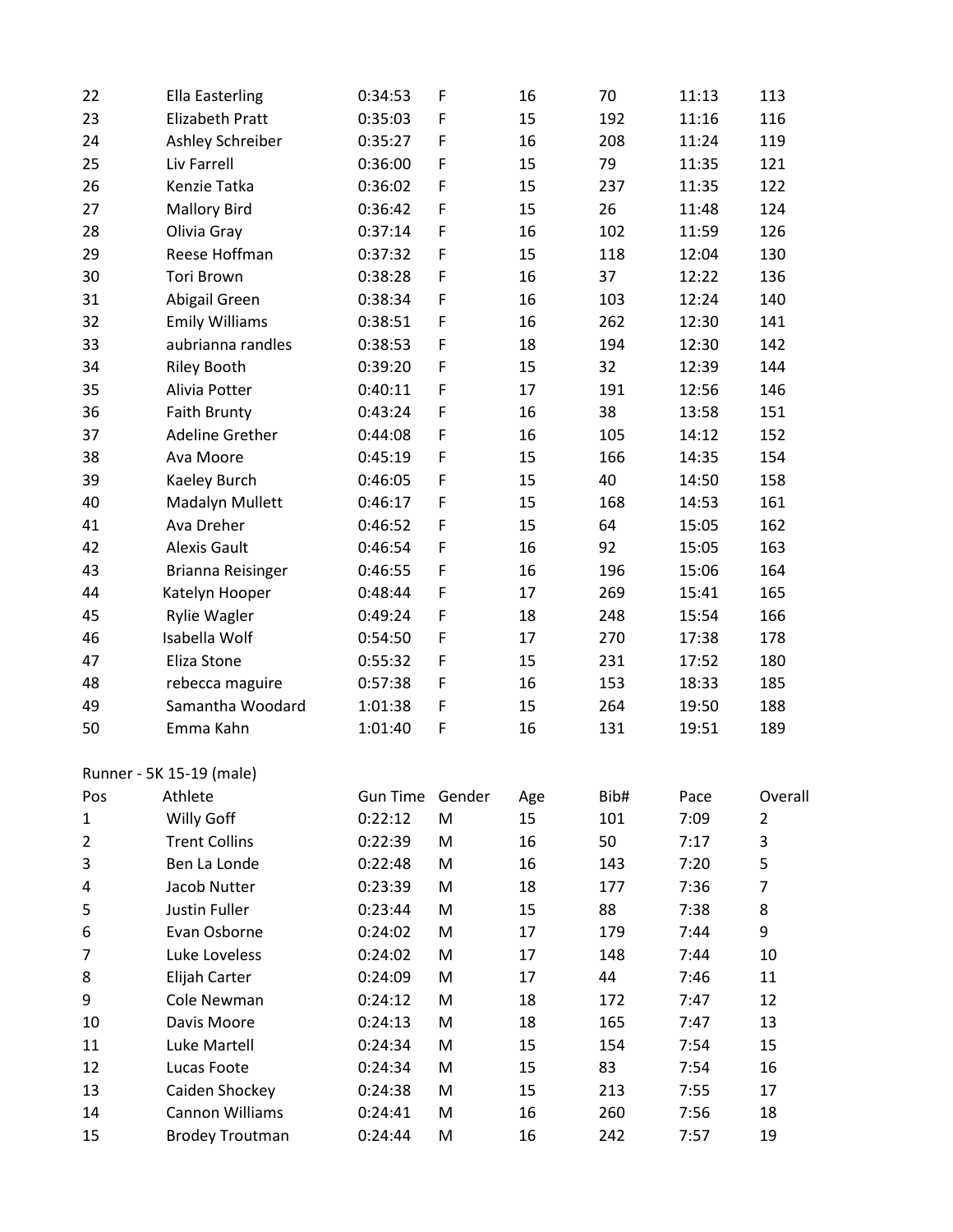| 16 | McKennan Cooper        | 0:24:46 | M | 17 | 53  | 7:58  | 21  |
|----|------------------------|---------|---|----|-----|-------|-----|
| 17 | <b>Andrew Lewis</b>    | 0:24:53 | M | 16 | 145 | 8:00  | 24  |
| 18 | Jack Pazdernik         | 0:24:53 | M | 15 | 185 | 8:00  | 25  |
| 19 | Jackson Davis          | 0:24:55 | M | 16 | 59  | 8:01  | 26  |
| 20 | <b>Tray Collins</b>    | 0:24:57 | M | 15 | 51  | 8:01  | 27  |
| 21 | Cam Kline              | 0:24:59 | M | 17 | 135 | 8:02  | 28  |
| 22 | Thomas Hoffman         | 0:24:59 | M | 16 | 117 | 8:02  | 29  |
| 23 | Alex Smolinski         | 0:25:00 | M | 16 | 218 | 8:02  | 30  |
| 24 | <b>Josh Spears</b>     | 0:25:01 | M | 17 | 220 | 8:03  | 31  |
| 25 | Jimmy Hornyak          | 0:25:03 | M | 16 | 121 | 8:03  | 32  |
| 26 | Jason Grimmitt         | 0:25:03 | M | 15 | 107 | 8:03  | 33  |
| 27 | Christian Khamvongsouk | 0:25:08 | M | 15 | 132 | 8:05  | 34  |
| 28 | Joshua Hammerschmidt   | 0:25:56 | M | 17 | 111 | 8:21  | 38  |
| 29 | Cooper Nipuelio        | 0:25:57 | M | 17 | 173 | 8:21  | 39  |
| 30 | Henry Judge            | 0:27:44 | M | 16 | 128 | 8:55  | 44  |
| 31 | Luke Senderak          | 0:27:53 | M | 15 | 211 | 8:58  | 45  |
| 32 | Cory Beddow            | 0:27:58 | M | 17 | 24  | 9:00  | 46  |
| 33 | <b>Michael Roberts</b> | 0:27:59 | M | 18 | 198 | 9:00  | 48  |
| 34 | <b>Gavin Emerling</b>  | 0:28:21 | M | 15 | 77  | 9:07  | 51  |
| 35 | Regis Vargo            | 0:28:38 | M | 16 | 244 | 9:13  | 54  |
| 36 | <b>Ryan Schnering</b>  | 0:29:28 | M | 16 | 205 | 9:29  | 59  |
| 37 | Jacob DeDomenic        | 0:29:34 | M | 16 | 60  | 9:31  | 62  |
| 38 | Deep Patel             | 0:29:35 | M | 16 | 182 | 9:31  | 63  |
| 39 | Pierson Kovick         | 0:29:35 | M | 16 | 142 | 9:31  | 65  |
| 40 | <b>Jack Starcher</b>   | 0:30:27 | M | 16 | 224 | 9:48  | 72  |
| 41 | Andrew Jordan          | 0:30:55 | M | 16 | 125 | 9:57  | 75  |
| 42 | <b>Lucas Dobbins</b>   | 0:31:04 | M | 16 | 63  | 10:00 | 76  |
| 43 | Zachary Groves         | 0:31:04 | M | 15 | 108 | 10:00 | 77  |
| 44 | <b>Braden Tomcik</b>   | 0:31:18 | M | 16 | 241 | 10:04 | 79  |
| 45 | <b>Michael Petit</b>   | 0:31:28 | M | 16 | 187 | 10:07 | 84  |
| 46 | <b>Colin Starling</b>  | 0:31:52 | M | 15 | 225 | 10:15 | 93  |
| 47 | <b>Tyler Koger</b>     | 0:31:53 | M | 15 | 137 | 10:15 | 94  |
| 48 | <b>Matthew Fowler</b>  | 0:31:59 | M | 15 | 85  | 10:17 | 95  |
| 49 | Charlie Gabor          | 0:32:25 | M | 17 | 90  | 10:26 | 98  |
| 50 | Daniel Livergood       | 0:32:34 | M | 18 | 146 | 10:28 | 100 |
| 51 | Alexander Dixon        | 0:32:34 | M | 18 | 61  | 10:29 | 101 |
| 52 | Nathan Stephens        | 0:32:34 | M | 15 | 228 | 10:29 | 102 |
| 53 | David Wright           | 0:32:35 | M | 18 | 265 | 10:29 | 104 |
| 54 | Erik Whitney           | 0:32:39 | M | 18 | 254 | 10:30 | 105 |
| 55 | Ean Metheney           | 0:32:40 | M | 16 | 158 | 10:31 | 106 |
| 56 | Noah Whittenburg       | 0:32:41 | M | 16 | 255 | 10:31 | 107 |
| 57 | Matt Koontz            | 0:32:43 | M | 15 | 138 | 10:32 | 108 |
| 58 | Zachary Jurkiewicz     | 0:34:32 | M | 18 | 130 | 11:06 | 110 |
| 59 | jake rummer            | 0:34:44 | M | 16 | 200 | 11:10 | 111 |
| 60 | Michael Blankenship    | 0:34:53 | M | 15 | 28  | 11:13 | 114 |
| 61 | <b>Evan Easterling</b> | 0:35:01 | M | 17 | 74  | 11:16 | 115 |
| 62 | Cooper Maciel          | 0:35:04 | M | 16 | 151 | 11:17 | 117 |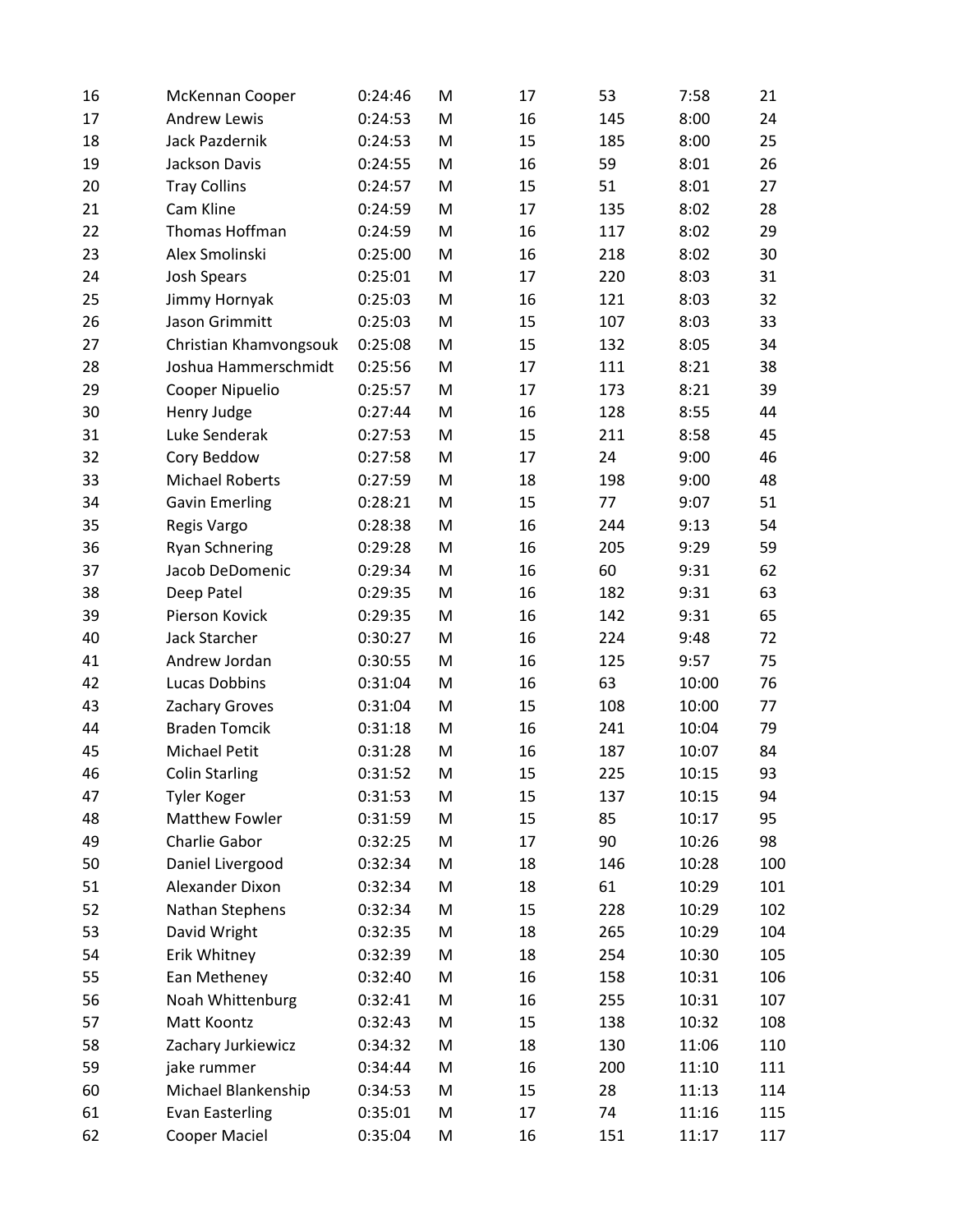| 63             | Kory Carneal               | 0:37:51         | M      | 15  | 42   | 12:11 | 132     |
|----------------|----------------------------|-----------------|--------|-----|------|-------|---------|
| 64             | Cael Williams              | 0:38:22         | M      | 15  | 261  | 12:21 | 134     |
| 65             | Jacob Ford                 | 0:38:28         | M      | 16  | 84   | 12:22 | 135     |
| 66             | Xavier Bartilson           | 0:38:30         | M      | 15  | 22   | 12:23 | 139     |
| 67             | Wyatt Wargo                | 0:39:17         | M      | 15  | 252  | 12:38 | 143     |
| 68             | Austin Plybon              | 0:40:13         | M      | 15  | 190  | 12:56 | 147     |
| 69             | <b>Owen Easterling</b>     | 0:42:59         | M      | 17  | 73   | 13:50 | 149     |
| 70             | <b>Branson Widder</b>      | 0:42:59         | M      | 16  | 256  | 13:50 | 150     |
| 71             | Danny Adair                | 0:45:14         | M      | 15  | 13   | 14:33 | 153     |
| 72             | Ethan Blackburn            | 0:50:05         | M      | 16  | 27   | 16:07 | 167     |
| 73             | Alex Meyers                | 0:50:19         | M      | 16  | 162  | 16:12 | 168     |
| 74             | Adam Bloom                 | 0:51:24         | M      | 15  | 30   | 16:32 | 169     |
| 75             | <b>Ryan Teague</b>         | 0:53:11         | M      | 15  | 238  | 17:07 | 172     |
| 76             | Zachery Speck              | 0:53:19         | M      | 17  | 222  | 17:09 | 173     |
| 77             | Levi Bongirvanni           | 0:53:34         | M      | 17  | 268  | 17:14 | 174     |
| 78             | Lucas Abraham              | 0:53:38         | M      | 17  | 10   | 17:15 | 175     |
| 79             | Drevon Patterson           | 0:54:49         | M      | 16  | 183  | 17:38 | 177     |
| 80             | <b>Garrison Stone</b>      | 0:55:32         | M      | 17  | 230  | 17:52 | 179     |
| 81             | Kellen Meyer               | 0:56:37         | M      | 16  | 161  | 18:13 | 182     |
| 82             | Logan Mullins              | 0:56:38         | M      | 17  | 170  | 18:14 | 183     |
| 83             | <b>Drew Essex</b>          | 0:57:38         | M      | 16  | 78   | 18:33 | 184     |
| 84             | Aleksa Bajcetic            | 0:57:39         | M      | 15  | 19   | 18:33 | 186     |
| 85             | <b>Ethan Metheney</b>      | 1:01:34         | M      | 15  | 159  | 19:49 | 187     |
|                | Runner - 5K 20-29 (female) |                 |        |     |      |       |         |
| Pos            | Athlete                    | <b>Gun Time</b> | Gender | Age | Bib# | Pace  | Overall |
| 1              | Alexandra George           | 0:46:16         | F      | 25  | 97   | 14:53 | 159     |
|                | Runner - 5K 20-29 (male)   |                 |        |     |      |       |         |
| Pos            | Athlete                    | <b>Gun Time</b> | Gender | Age | Bib# | Pace  | Overall |
| 1              | Kevin O'Neil               | 0:31:12         | M      | 25  | 178  | 10:02 | 78      |
| $\overline{2}$ | Nathan Foltz               | 0:35:14         | M      | 29  | 82   | 11:20 | 118     |
| 3              | Joe Hayden                 | 0:45:24         | M      | 21  | 113  | 14:37 | 156     |
| 4              | Nick Brewer                | 0:56:36         | M      | 23  | 36   | 18:13 | 181     |
|                | Runner - 5K 30-39 (female) |                 |        |     |      |       |         |
| Pos            | Athlete                    | <b>Gun Time</b> | Gender | Age | Bib# | Pace  | Overall |
| $\mathbf{1}$   | <b>Breezy Horrigan</b>     | 0:24:44         | F      | 31  | 122  | 7:57  | 20      |
| 2              | Megan Saurer               | 0:26:15         | F      | 32  | 267  | 8:27  | 40      |
| 3              | Jessica Gibson             | 0:28:08         | F      | 33  | 99   | 9:03  | 50      |
| 4              | Alissa Ward                | 0:29:35         | F      | 38  | 251  | 9:31  | 64      |
| 5              | Kari Suggett               | 0:30:24         | F      | 38  | 277  | 9:47  | 71      |
| 6              | Brianna Lloyd              | 0:31:21         | F      | 31  | 280  | 10:05 | 80      |
| 7              | <b>Catherine Clark</b>     | 0:31:48         | F      | 33  | 48   | 10:14 | 90      |
| 8              | Jennifer Thornberry        | 0:32:47         | F      | 38  | 240  | 10:33 | 109     |
| 9              | Stephanie Jordan           | 0:38:18         | F      | 34  | 126  | 12:19 | 133     |
| 10             | Alyssa Fishel              | 0:46:16         | F      | 30  | 80   | 14:53 | 160     |